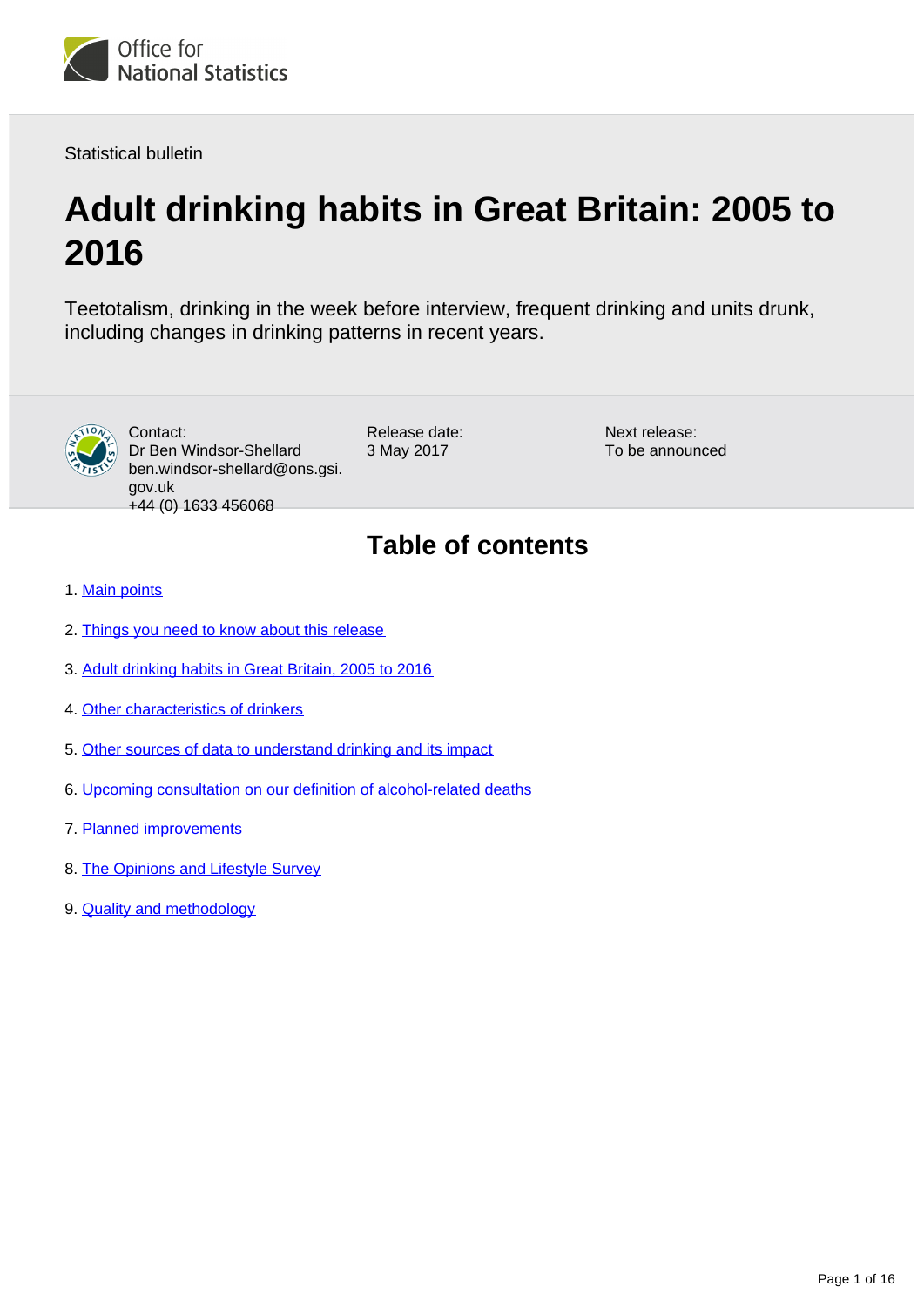## <span id="page-1-0"></span>**1 . Main points**

- In Great Britain, 56.9% of Opinions and Lifestyle Survey respondents aged 16 years and over in 2016 drank alcohol, which equates to 29 million people in the population.
- 7.8 million people "binged" on alcohol on their heaviest drinking day.
- Young people aged 16 to 24 years in Great Britain are less likely to drink than any other age group; when they do drink, consumption on their heaviest drinking day tends to be higher than other ages.
- The highest earners, those earning £40,000 and above annually, are more likely to be frequent drinkers and "binge" on their heaviest drinking day when compared with the lowest earners.
- In 2016, similar patterns of drinking were observed in England, Scotland and Wales; of the English regions, binge drinking was more common in the north.
- Among men who "binged", normal strength beer was the most popular choice of alcohol, for females wine was the most popular choice.

## <span id="page-1-1"></span>**2 . Things you need to know about this release**

Our [Adult Drinking Habits series](https://www.ons.gov.uk/peoplepopulationandcommunity/healthandsocialcare/drugusealcoholandsmoking/bulletins/opinionsandlifestylesurveyadultdrinkinghabitsingreatbritain/previousReleases) describes alcohol consumption data for adults aged 16 years and above in Great Britain from the [Opinions and Lifestyle Survey](https://www.ons.gov.uk/peoplepopulationandcommunity/healthandsocialcare/healthandlifeexpectancies/qmis/opinionsandlifestylesurveyqmi) (OPN). The OPN is a face-to-face interview; the data on alcohol concern self-reported consumption on the heaviest drinking day prior to interview. In 2016, the findings are based on the responses of around 7,700 people in Great Britain.

The commentary in this bulletin is based on conclusions drawn from "weighted" population counts. When conducting social surveys it is not possible to interview everyone in the population, as this would be too expensive. The "weighting" makes the sample more representative of the population.

In this bulletin, our definition of binge drinking is based on that detailed in the [government's Alcohol Strategy.](https://www.gov.uk/government/publications/alcohol-strategy) Specifically, this concerns males who exceeded 8 units on their heaviest drinking day (around 4 pints of normal strength beer or three-quarters of a bottle of wine) and females who exceeded 6 units on their heaviest drinking day (around 3 pints of normal strength beer or 2 large glasses of wine). The latest [government guidelines](https://www.gov.uk/government/consultations/health-risks-from-alcohol-new-guidelines) recommend individuals drink no more than 14 units of alcohol per week and that these units should be spread over 3 or more days. Given that the data on alcohol from the OPN measure drinking on just one day, we do not address the latest guidelines in this bulletin.

It is likely that the data reported here underestimate drinking levels to some extent. Social surveys consistently produce estimates of alcohol consumption that are lower than the levels indicated by alcohol sales data. This is likely to be because people either consciously or unconsciously underestimate their alcohol consumption. However, it gives an insight into peoples' perceptions of their drinking habits.

## <span id="page-1-2"></span>**3 . Adult drinking habits in Great Britain, 2005 to 2016**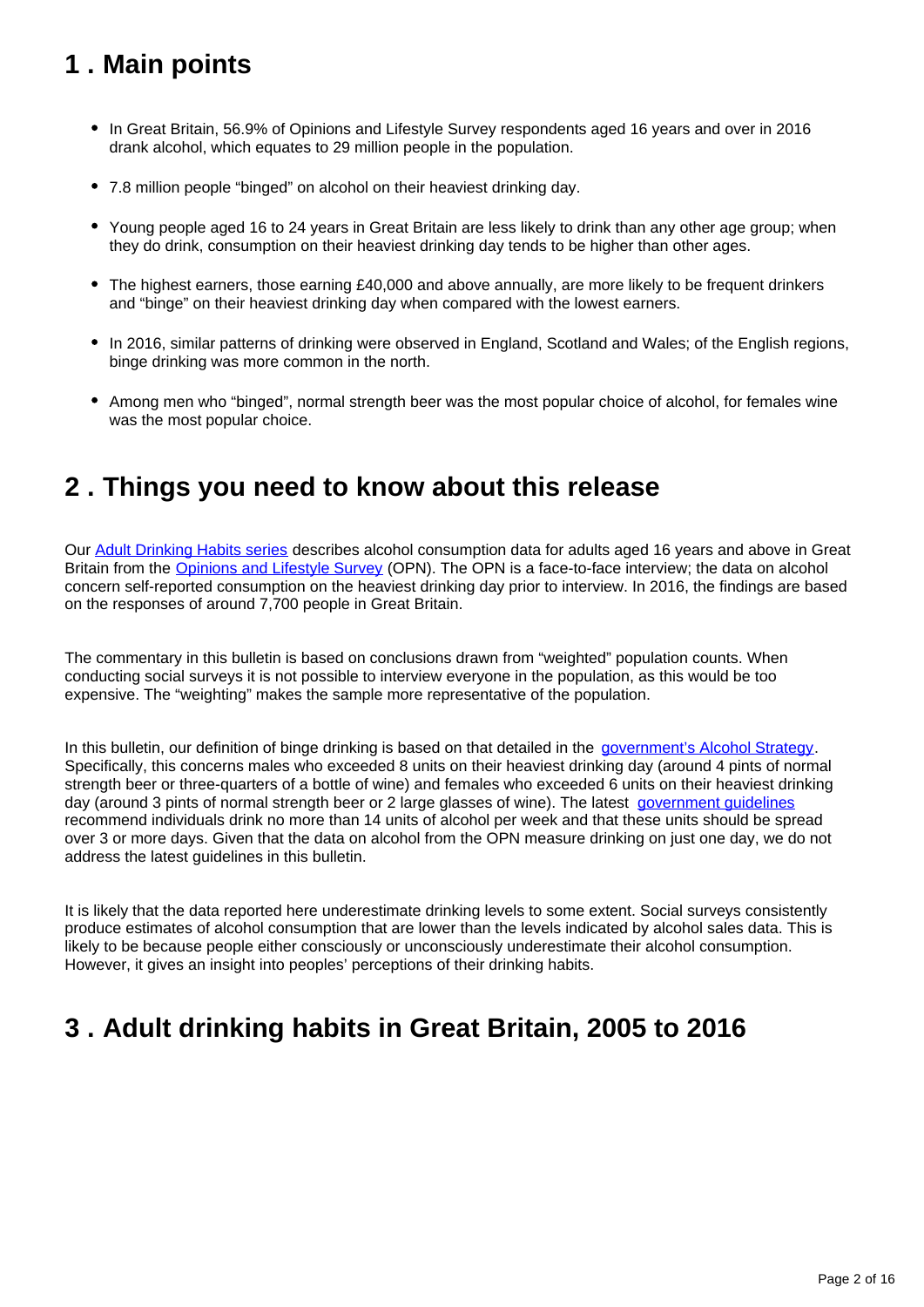### **The proportion of adults who said they drink alcohol is at its lowest level since 2005**

In 2016, among adults aged 16 years and above, 56.9% of respondents drank alcohol in the week before being interviewed for the Opinions and Lifestyle Survey, the lowest level seen since our time series began in 2005 (64.2%) (Figure 1). This equates to around 29 million people in the population of Great Britain. Across time, there has been a similar reduction in the number of those who drank on 5 days or more in the week prior to interview. In 2016, in Great Britain 9.6% of adults (around 4.9 million people in the population) drank alcohol on 5 or more days.

Since 2005, there has been around a 2 percentage points increase in the number of people stating that they do not drink alcohol at all (that is, teetotallers). In 2016, of all people 20.9% (around 10.6 million people in the population) said that they did not drink alcohol.

The drinking behaviour described here is likely to be impacted by characteristics of local populations such as culture and ethnicity; please see the commentary on drinking behaviour by region for further information.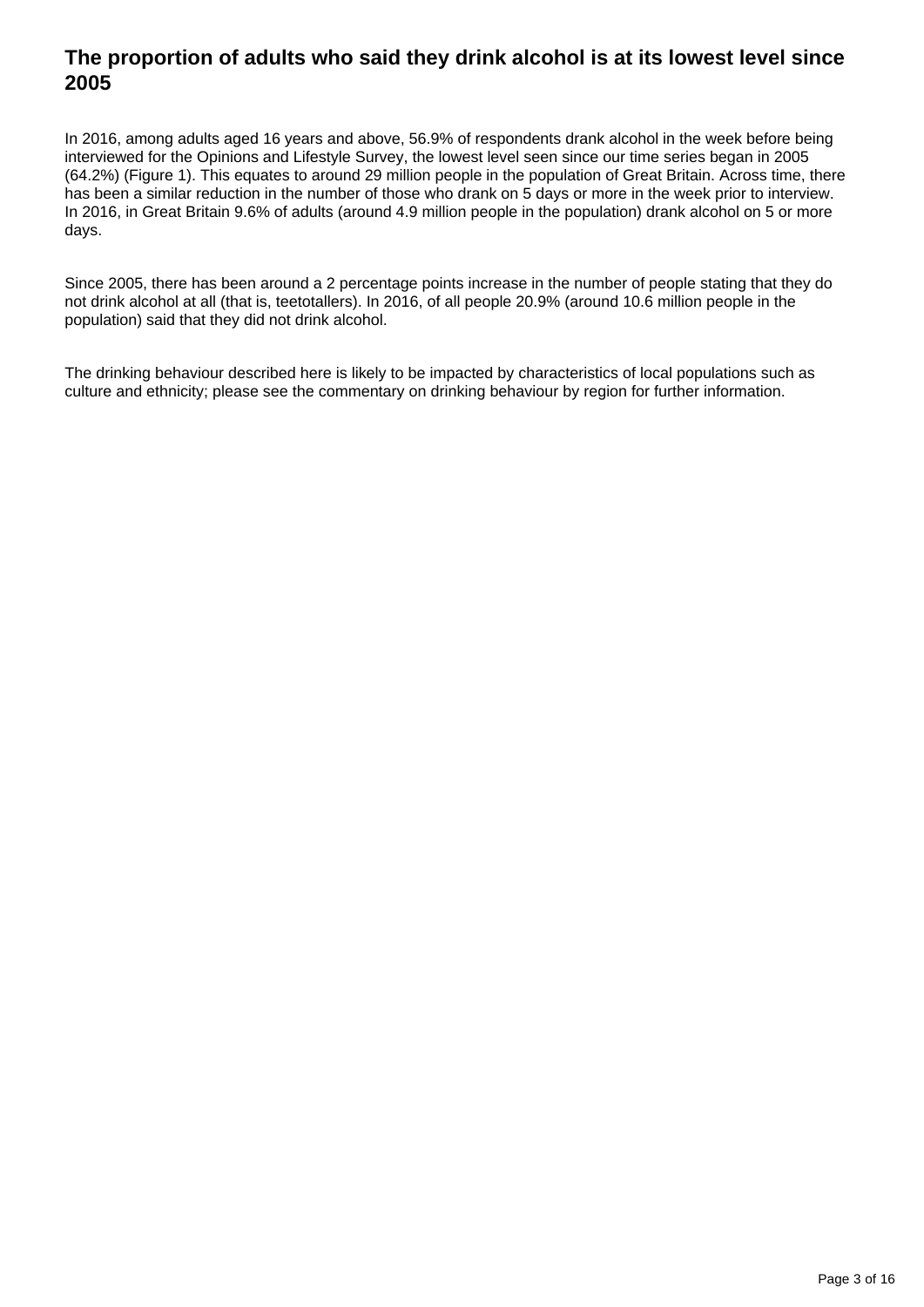Figure 1: The proportion (%) of respondents who drank alcohol in the week prior to interview, Great Britain, 2005 to 2016



**Source: Opinions and Lifestyle Survey, Office for National Statistics**

## **7.8 million people "binged" on their heaviest drinking day**

Focusing on those in the population who drank alcohol (around 29 million people), 26.8% of adults (around 7.8 million people) in 2016 "binged" on their heaviest drinking day prior to interview.

Young people are less likely to have consumed alcohol; less than half (46.0%) of those aged 16 to 24 years reported drinking alcohol in the previous week, compared with 64.2% of those aged 45 to 64 years. Despite this, young drinkers are more likely than any other age group to "binge" on their heaviest drinking day. Among drinkers aged 16 to 24 years, 37.3% reported binge drinking on their heaviest drinking day in 2016 compared with just 10.3% of drinkers aged above the age of 65 years.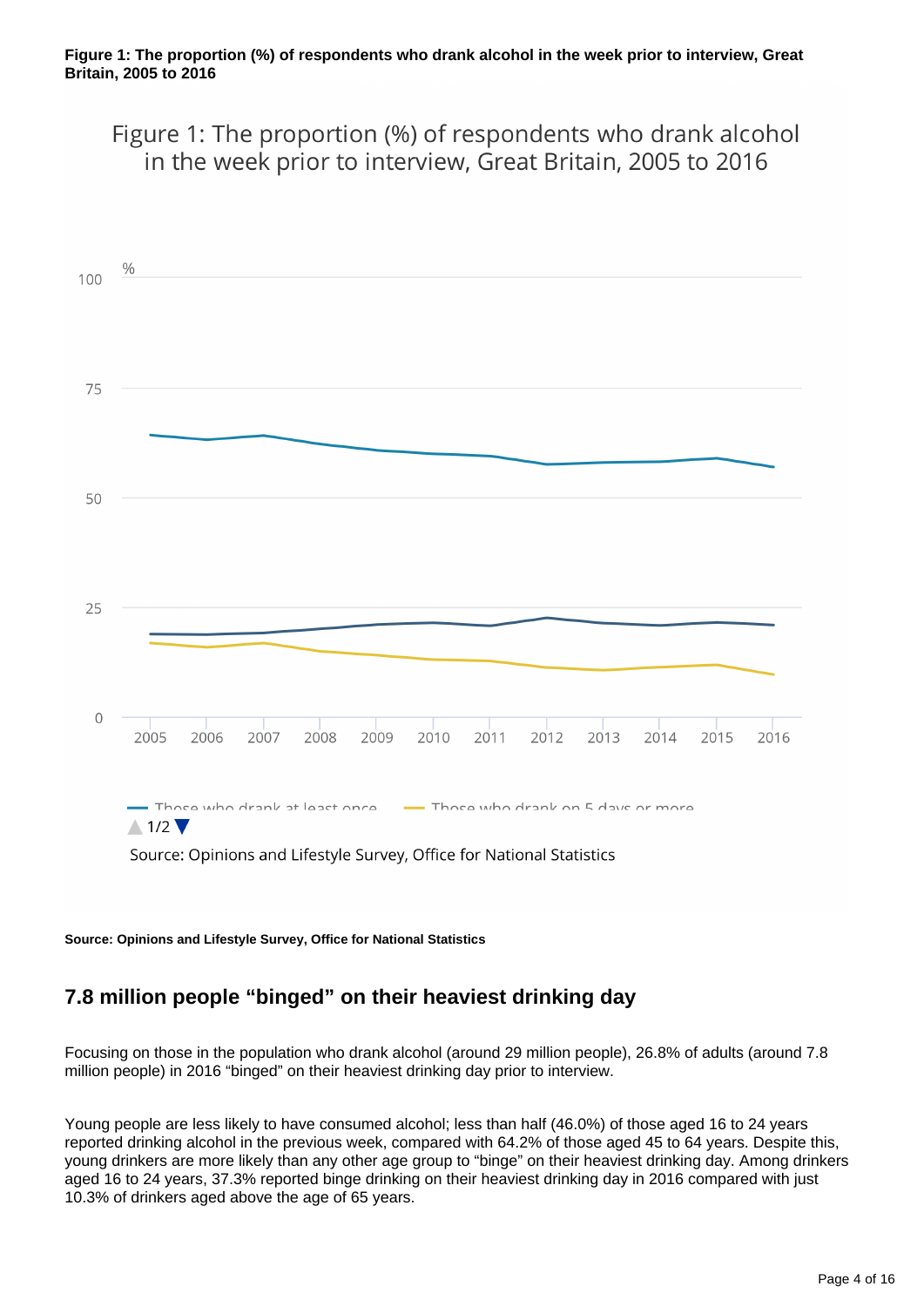Finding generally higher levels of binge drinking among those aged 16 to 24 years could be due to the data capturing those who tend to drink a lot on a Friday or Saturday night and then not much else during the rest of the week. Data from other sources, which measure drinking habits on more than one day, show that the most [harmful drinking tends to be among middle-aged drinkers,](http://www.content.digital.nhs.uk/catalogue/PUB22610/HSE2015-Adult-alc-tab.xlsx) as these individuals are more likely to drink every day.

### **Men are more likely to be drinkers than women**

In 2016, men were more likely to be drinkers than women. Specifically, 62.8% of men drank in the previous week compared with 51.3% of women. When looking at sex-specific patterns of binge drinking, 28.2% of males stated they exceeded 8 units of alcohol on their heaviest day, whereas 25.3% of females stated that they exceeded 6 units of alcohol. When looking at binge drinking by age and sex (see Figure 2), for males aged 16 to 64 years, there tends to be very little difference in the proportion of those who "binged" on their heaviest drinking day. For females aged 16 to 24 years, the proportion of those binge drinking tends to decrease across these agebands.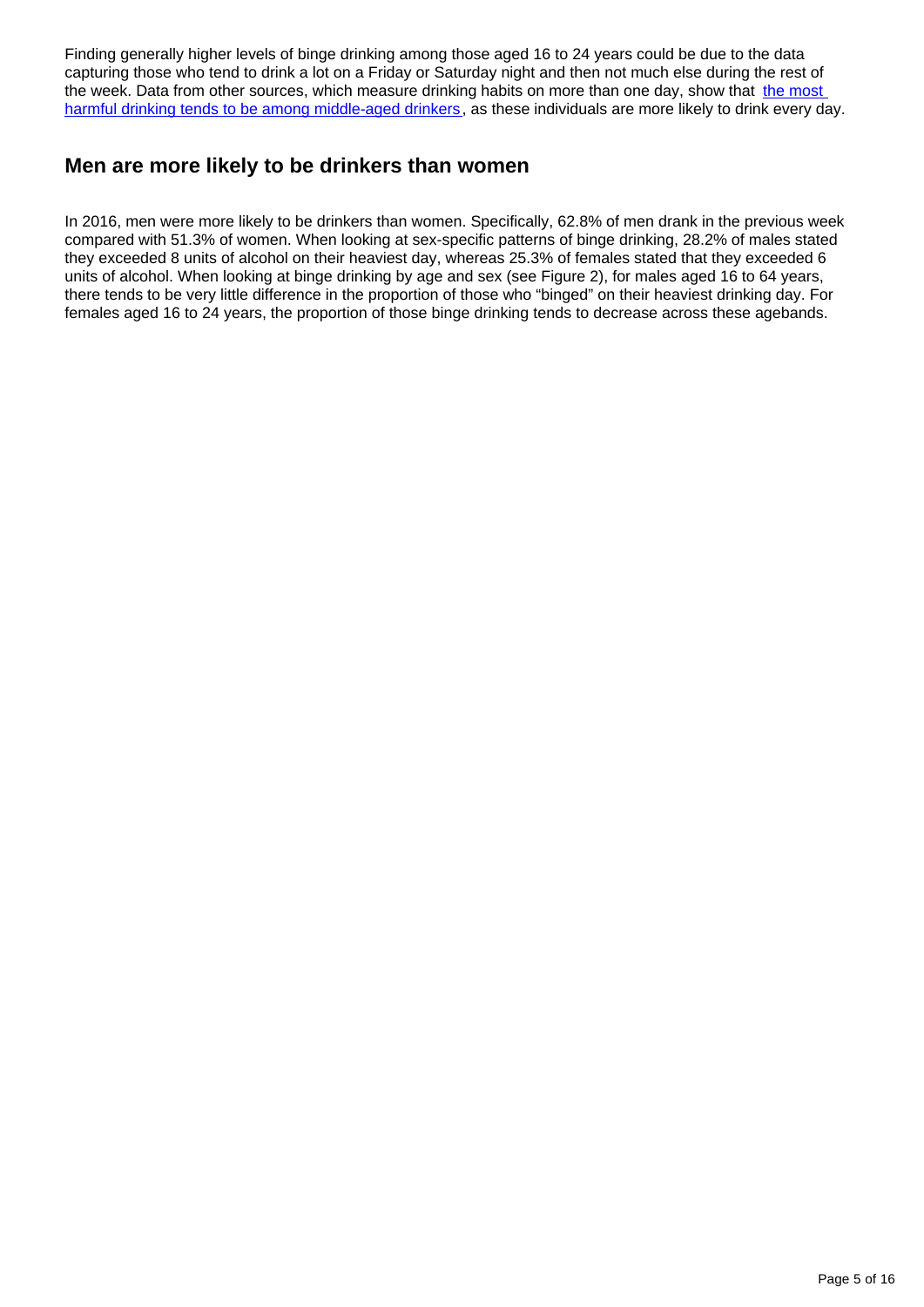## Figure 2: Proportion (%) of adult drinkers who "binged" alcohol on their heaviest drinking day by age and sex, Great Britain, 2016



Source: Opinions and Lifestyle Survey, Office for National Statistics

#### **Source: Opinions and Lifestyle Survey, Office for National Statistics**

#### **Notes:**

1. Binge drinking is defined as males who exceeded 8 unites of alcohol on their heaviest drinking day, and females who exceeded 6 units on their heaviest drinking day.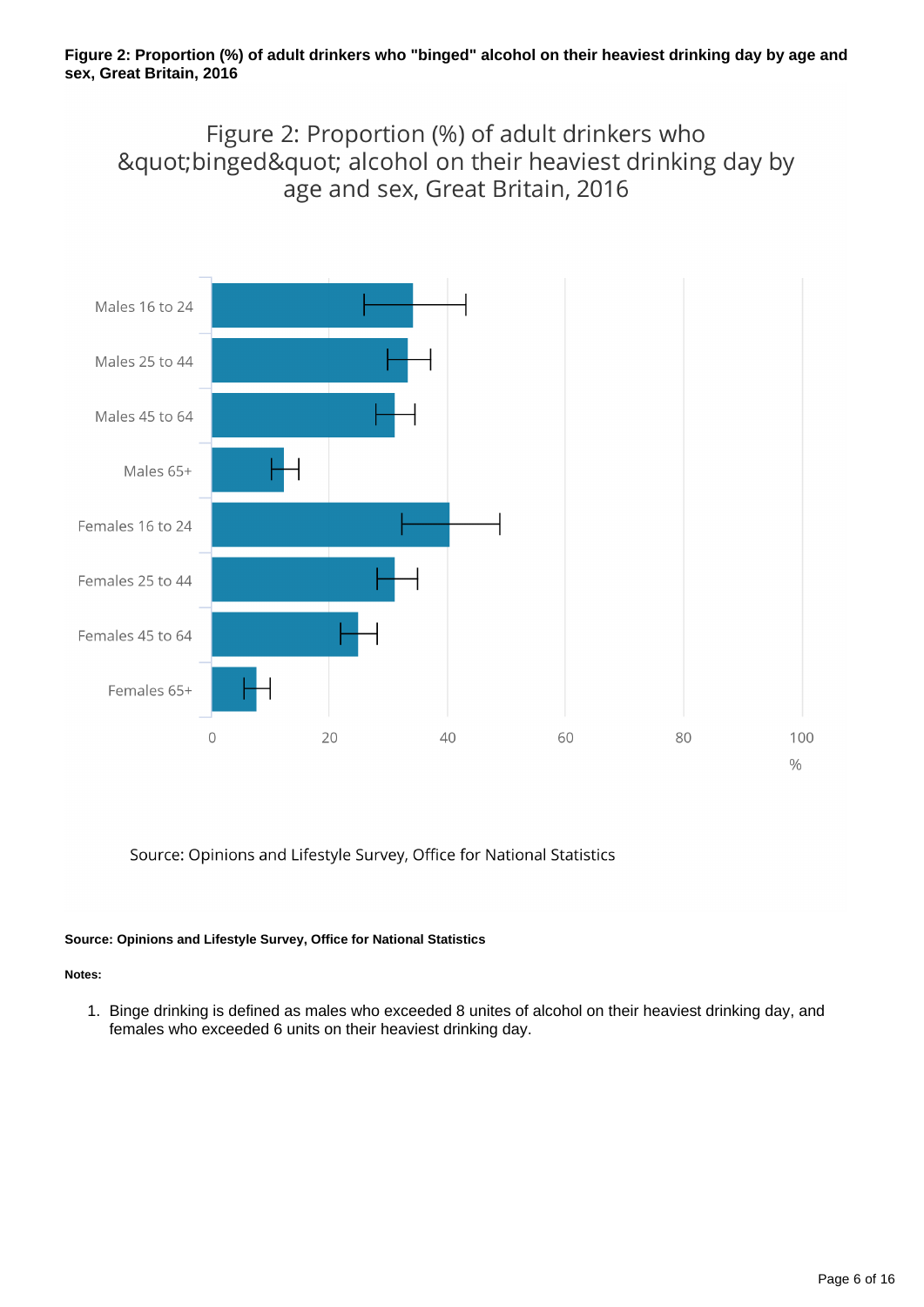## **The highest earners are more likely to drink and binge on their heaviest drinking day**

In 2016, almost 4 out of 5 people (77.4%) in the highest income band (annual income of £40,000 or more) said they drank alcohol in the last week and alcohol consumption generally falls with the level of income (Figure 3). Around 3 in 10 (29.4%) people in the lowest income band stated that they were teetotal compared with less than 1 in 10 (9.0%) for the highest income band. Binge drinking is also more common among those high earners. Specifically, binge drinking was two times more common among the highest earners (21.8%) when compared with the lowest earners (10.7%).

#### **Figure 3: Proportion (%) of those who drank in the previous week split by self-reported gross annual earnings, Great Britain, 2016**

## Figure 3: Proportion (%) of those who drank in the previous week split by self-reported gross annual earnings, Great Britain, 2016



Source: Opinions and Lifestyle Survey, Office for National Statistics

**Source: Opinions and Lifestyle Survey, Office for National Statistics**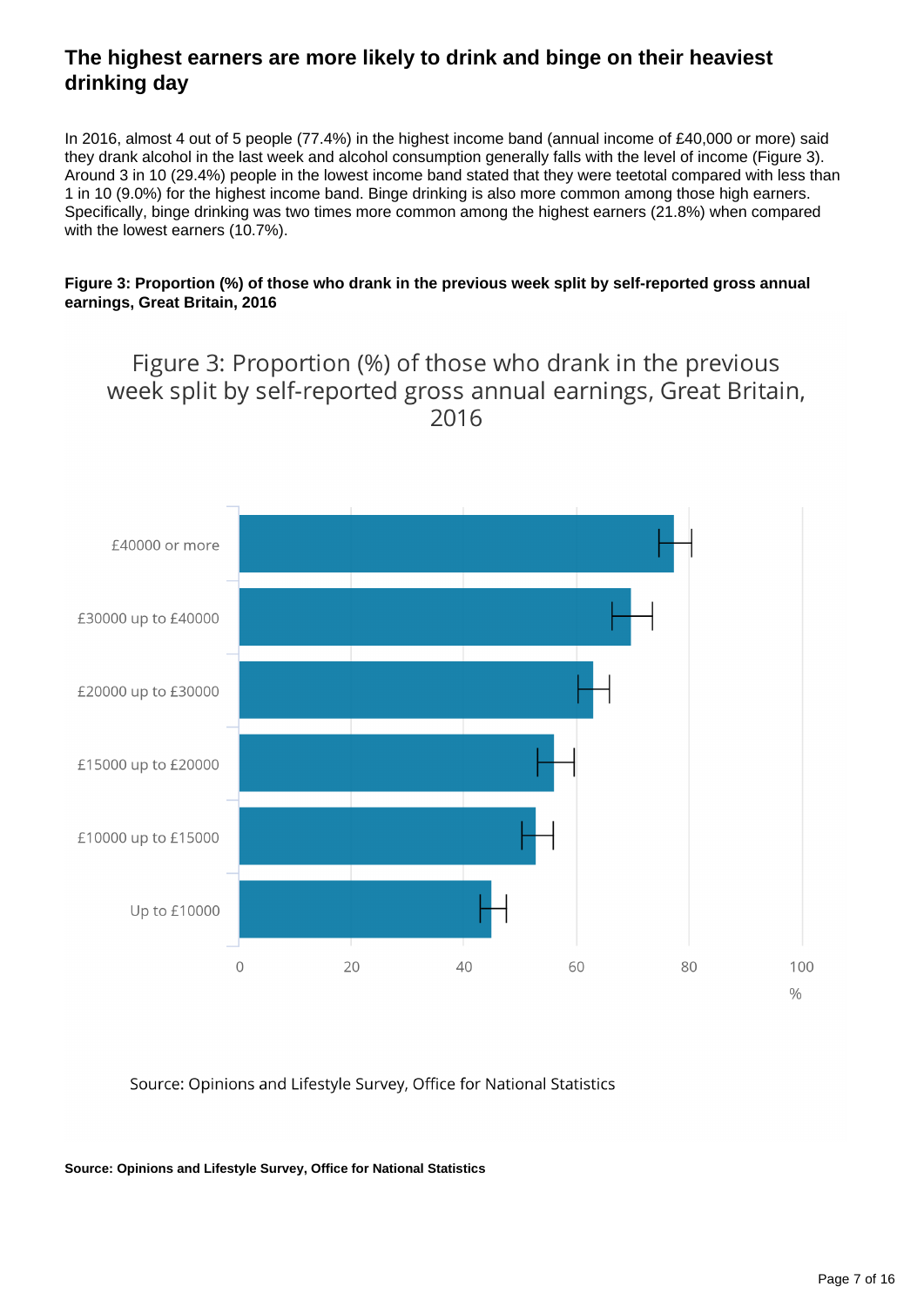The difference in percentage of those who drank in the previous week could be due to the characteristics of those in each income group. For example, women were less likely to drink alcohol in the previous week than men but made up a higher proportion (67.5%) of the drinkers in the lowest income group. As the income bands rise, the proportion of male drinkers tends to rise, whereas in females this tends to fall. In the £40,000 income band, 70.8% of those who had drank in the past week were men (Figure 4). Given that women are more likely to work [in lower paid jobs or sectors,](http://visual.ons.gov.uk/find-out-the-gender-pay-gap-for-your-job/) these findings likely reflect the sex distribution across the income bands.

#### **Figure 4: Proportion (%) of those who drank in the previous week by self-reported gross annual earnings and sex, Great Britain, 2016**



Source: Opinions and Lifestyle Survey, Office for National Statistics

#### **Source: Opinions and Lifestyle Survey, Office for National Statistics**

The age demographic of each income group may also partially explain the differences, as higher income bands have a smaller amount of those aged 16 to 24 years, who are less likely to have drunk in the previous week. In each income group over £20,000, over 70% were aged between 25 and 64.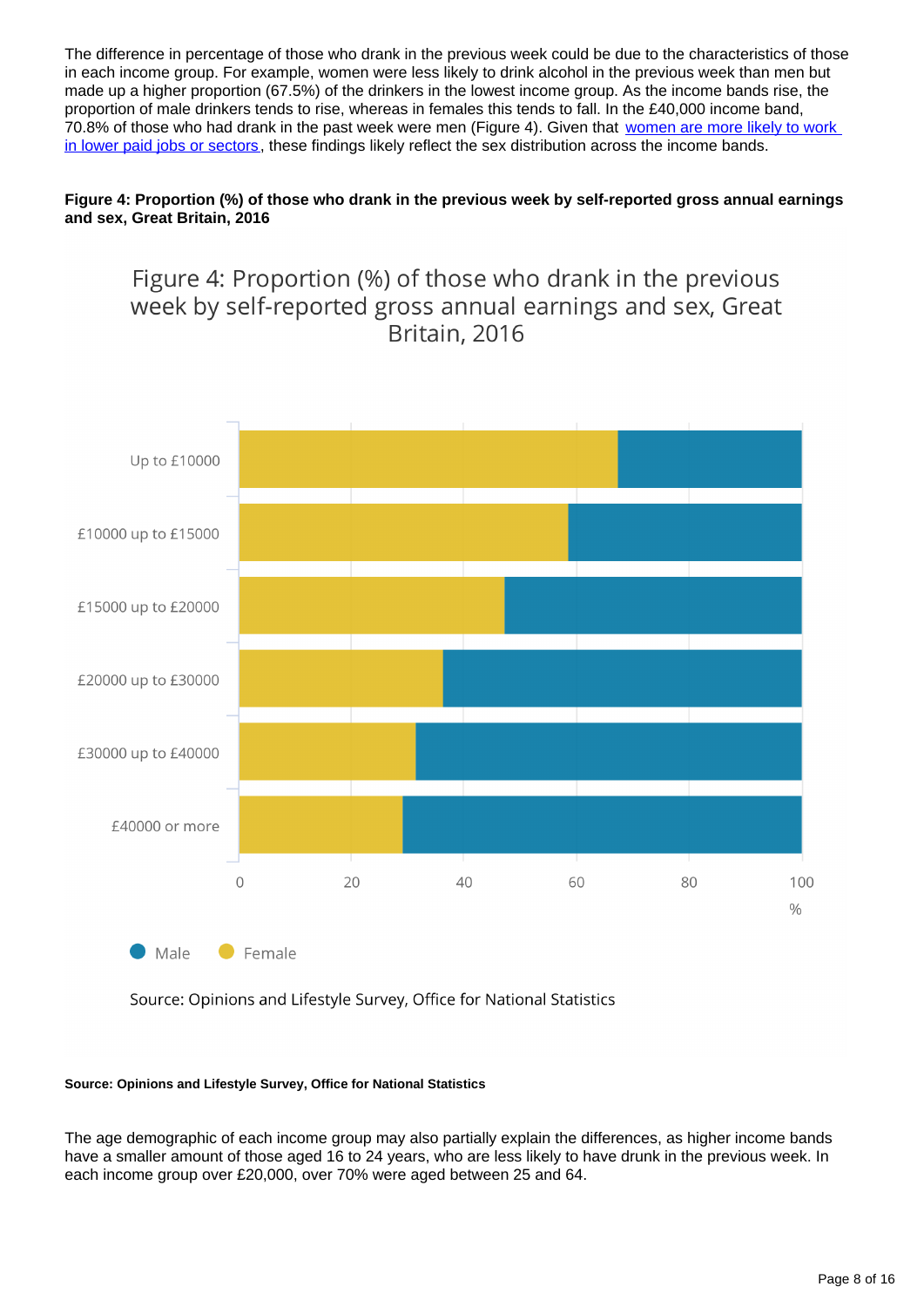## **3 in 4 people in the South West of England drank in the previous week**

Of the constituent countries, in 2016 England had the highest proportion of people who said they drank alcohol in the previous week (57.4%); this was followed by Wales (54.7%) and then Scotland (53.0%). These proportions were not found to be statistically different from each other.

Of the English regions, 3 in 4 people (70.1%) in the South West drank in the previous week, a figure that was statistically higher than that found in all other English regions. Fewer than half of people in London said they drank in the previous week (47.0%), the lowest of all the regions (Figure 5).

#### **Figure 5: Proportion (%) of those who drank in the previous week, areas of Great Britain, 2016**

Figure 5: Proportion (%) of those who drank in the previous week, areas of Great Britain, 2016



Source: Opinions and Lifestyle Survey, Office for National Statistics

**Source: Opinions and Lifestyle Survey, Office for National Statistics**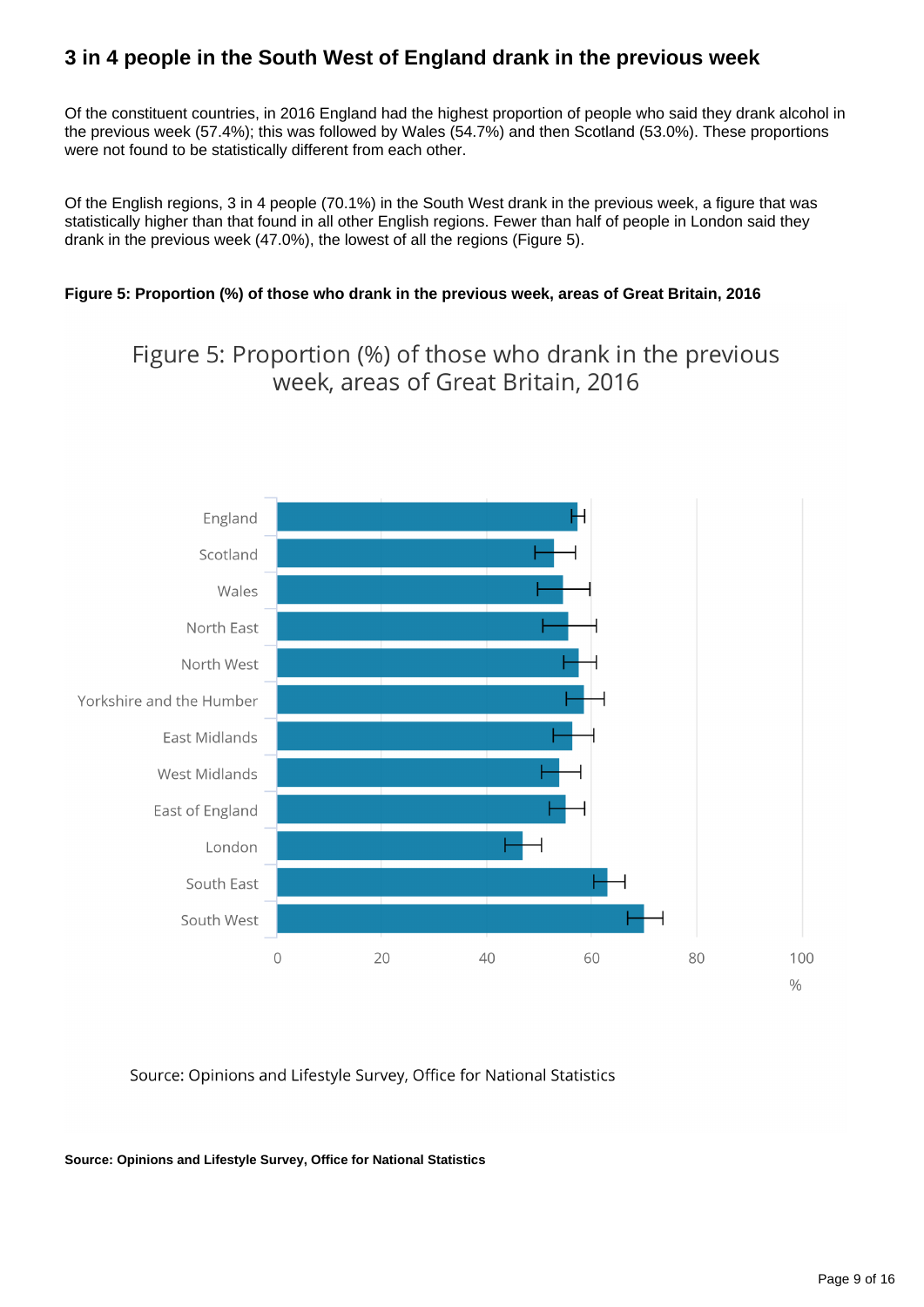### **In 2016, binge drinking tended to be more common in the north of England**

When looking at drinkers who "binged" on their heaviest drinking day, of the constituent countries of Great Britain excessive drinking was more common in Scotland (32.3%), followed by Wales (29.7%) and then England (26.2%). These proportions were not found to be statistically different from each other.

Of the English regions, 40.4% of drinkers in the North East "binged" on their heaviest drinking day; with the exception of the North West, this proportion is statistically higher than all other regions of England (Figure 6).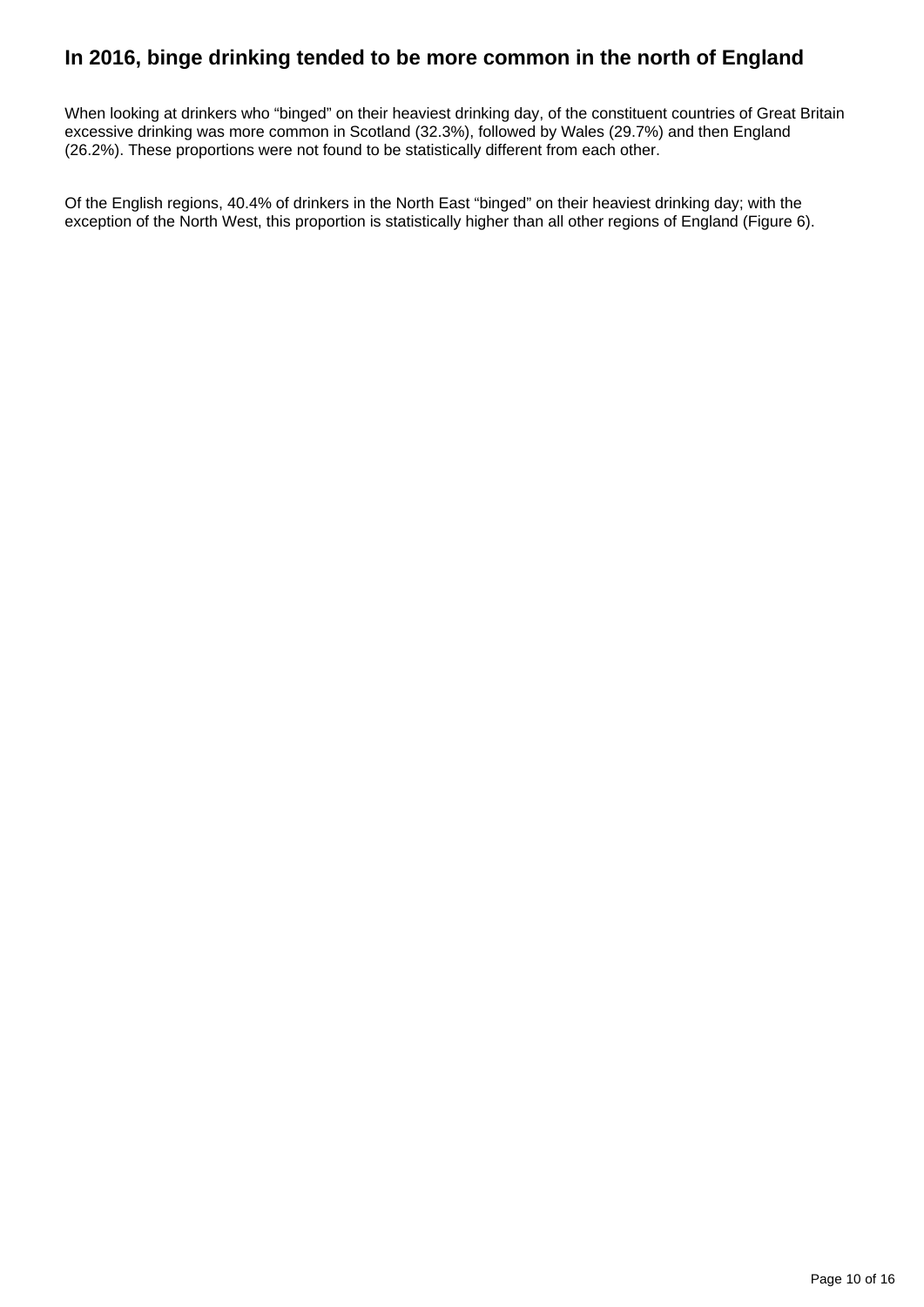Figure 6: Proportion (%) of drinkers who " binged" on their heaviest drinking day, areas of Great Britain, 2016



Source: Opinions and Lifestyle Survey, Office for National Statistics

#### **Source: Opinions and Lifestyle Survey, Office for National Statistics**

#### **Notes:**

1. Binge drinking is defined as males who exceeded 8 unites of alcohol on their heaviest drinking day, and females who exceeded 6 units on their heaviest drinking day.

When considering drinking habits across Great Britain, it is worth bearing in mind that the findings will be impacted by cultural differences. Data from the 2011 Census show that **London is one of the most ethnically** [diverse areas;](https://www.ons.gov.uk/peoplepopulationandcommunity/culturalidentity/ethnicity/articles/ethnicityandnationalidentityinenglandandwales/2012-12-11#tab-Ethnicity-across-the-English-regions-and-Wales) this could explain why these areas have some of the lowest percentages of drinking in the past week. Indeed, our data for 2016 show that drinking in the past week is more common among those who reported being White (61.5%) relative to those who reported being any other ethnicity (25.7%). Furthermore, the level of teetotalism is lower amongst those who are White (15.7%) compared with all other ethnicity groups (56.0%).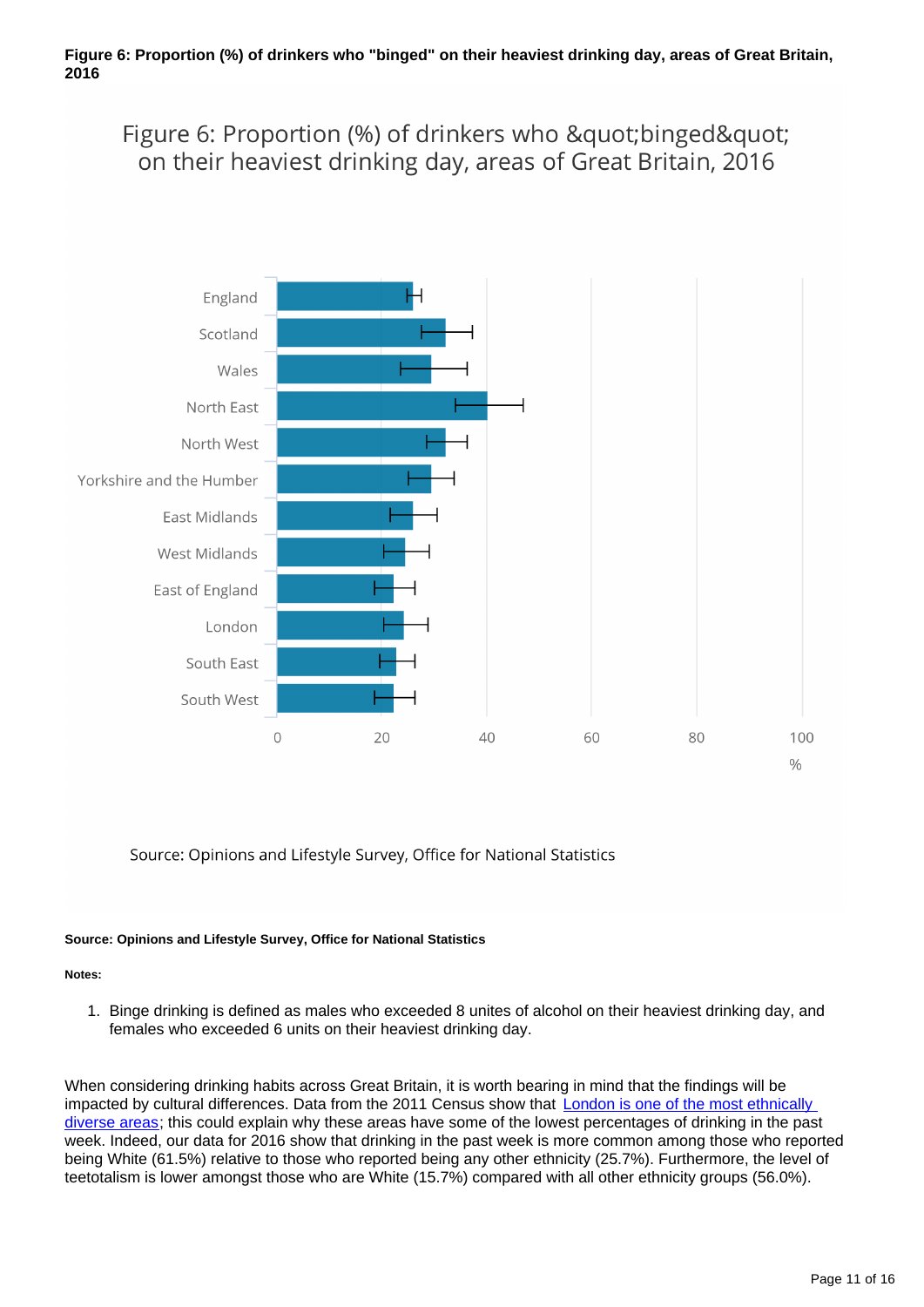### **Among men who "binged" on their heaviest drinking day, normal strength beer was the most popular choice of alcohol, for females wine was the most popular choice**

When looking at those who "binged" on their heaviest drinking day, 67.1% of male drinkers stated they had drunk normal strength beer, the most popular choice of alcohol. Among female binge drinkers, the most popular choice was wine, with 3 in 4 (70.0%) stating they drank this form of alcohol.

Drinking habits among binge drinkers tend to differ by age. For instance, young binge drinkers (that is, those aged 16 to 24 years) are more likely to drink spirits and liqueurs than any other age group. Among binge drinkers aged 45 years and above, wine becomes a more likely choice of alcoholic drink.

When looking at those who are not classified as binge drinkers, these individuals are less likely to drink stronger forms of alcohol such as sprits and liqueurs, in addition to strong beer, lager, and cider.

## <span id="page-11-0"></span>**4 . Other characteristics of drinkers**

The data related to the discussions in this bulletin can be found in the accompanying [datasets;](https://www.ons.gov.uk/peoplepopulationandcommunity/healthandsocialcare/drugusealcoholandsmoking/datasets/adultdrinkinghabits) separate tables are also provided for England. As well as the points discussed, there are also tables available on:

- Drinking frequency in the week before interview, by sex and age, 2005 to 2016
- Proportion of the population who drank the stated amounts of alcohol on their heaviest drinking day in the week before interview, by sex and age, 2005 to 2016
- Drinking habits and economic activity, 2014 to 2016
- Drinking habits, by level of education, 2014 to 2016
- Drinking habits by socio-economic classification, 2014 to 2016
- Drinking habits by age and whether person lives alone, 2014 to 2016
- Drinking habits, by sex and whether dependent children live in the household, 2014 to 2016
- Drinking in pregnancy, 2014 to 2016
- Drinking habits and cigarette smoking, 2014 to 2016

## <span id="page-11-1"></span>**5 . Other sources of data to understand drinking and its impact**

There are a number of additional sources of data produced across government, which can also be used to understand drinking habits and its wider effects on health. NHS Digital produce an [annual compendium](http://digital.nhs.uk/pubs/alcohol17), bringing together an array of drinking-related data including alcohol-related hospital admissions and deaths, alcoholrelated prescriptions, drinking behaviours among adults and children, expenditure and affordability.

Public Health England's [Local Alcohol Profiles](https://fingertips.phe.org.uk/profile/local-alcohol-profiles) contain a number of indicators, which detail the impact of harmful drinking across local authority areas in England. The constituent countries of Great Britain each have their own health surveys (see background notes for further information on these surveys).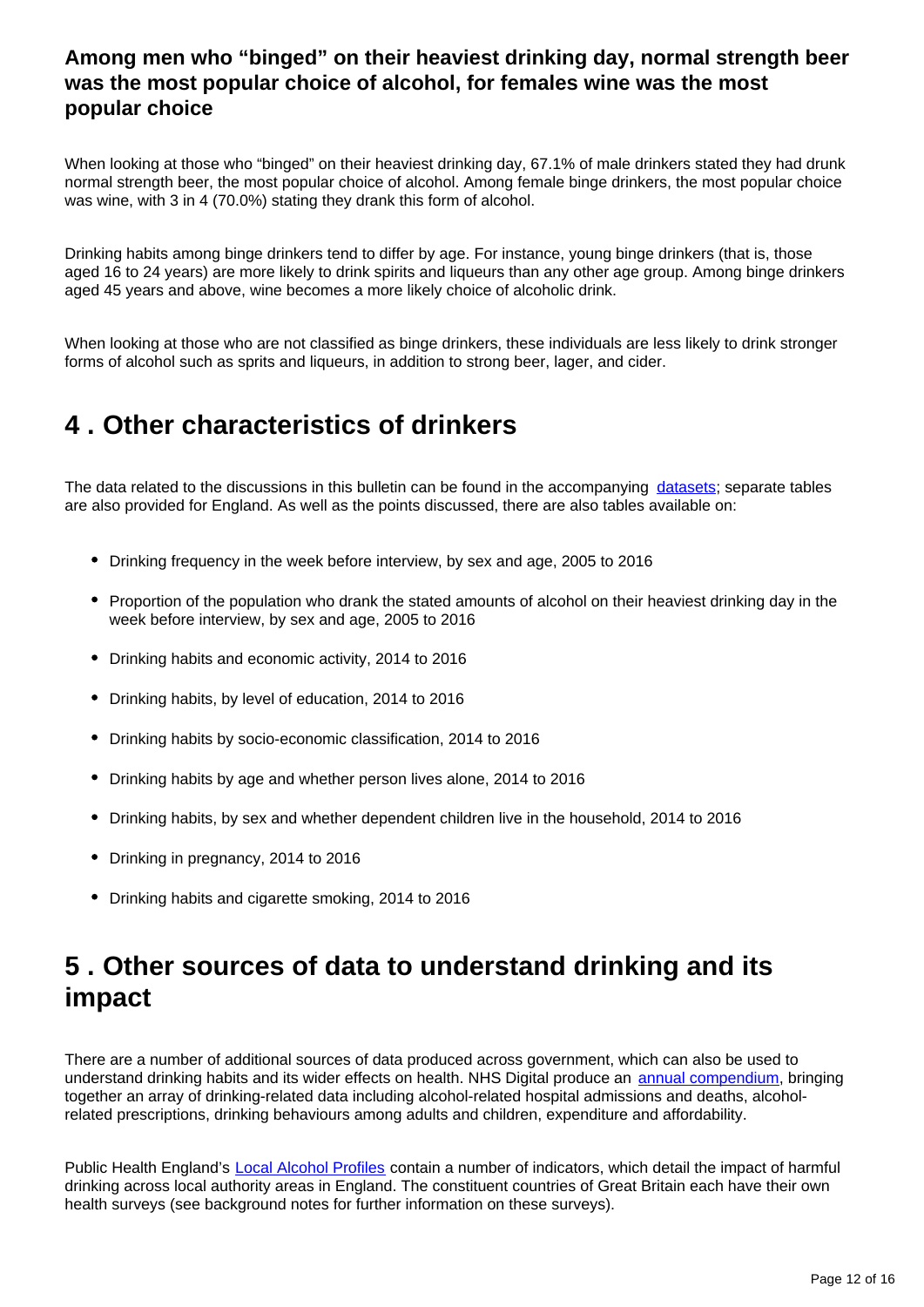## <span id="page-12-0"></span>**6 . Upcoming consultation on our definition of alcoholrelated deaths**

The Office for National Statistics produces an annual bulletin which mainly details [deaths associated with the long](https://www.ons.gov.uk/peoplepopulationandcommunity/healthandsocialcare/causesofdeath/bulletins/alcoholrelateddeathsintheunitedkingdom/registeredin2015)[term abuse of alcohol across the UK and each of its countries](https://www.ons.gov.uk/peoplepopulationandcommunity/healthandsocialcare/causesofdeath/bulletins/alcoholrelateddeathsintheunitedkingdom/registeredin2015). In the coming months we will be working to review our definition of alcohol-related deaths. This work is being conducted to improve the consistency of outputs on deaths related to the abuse of alcohol produced by different government departments across the UK. We will be holding a consultation on this definition in the summer of 2017 with the view to using an improved definition in our next release.

## <span id="page-12-1"></span>**7 . Planned improvements**

Over the next 12 months, we will be working to improve the method used to calculate the 95% confidence intervals for our alcohol statistics. The confidence intervals in this release are based on a normal approximation method, which does not take into account the design of the surveys used to produce the estimates described in this report. We do not feel that the new method will have substantial implications for the main messages reported in this bulletin.

## <span id="page-12-2"></span>**8 . The Opinions and Lifestyle Survey**

The data in this report were collected on the [Opinions and Lifestyle Survey \(OPN\)](http://www.ons.gov.uk/ons/about-ons/products-and-services/opn/index.html) – an omnibus survey run by the Office for National Statistics. The survey is run monthly and is open for both government and non-government organisations to run questions.

The OPN is currently the only randomised probability sample omnibus survey in Great Britain and provides a fast, reliable and flexible service to customers.

More information on the survey and survey methodology can be found in the Quality and Methodology Information report.

### **How to commission a module on the survey**

Clients can enquire about purchasing modules of questions by emailing the survey manager at opinions@ons.gsi. gov.uk.

## <span id="page-12-3"></span>**9 . Quality and methodology**

### **1.**

The [Opinions and Lifestyle Survey Quality and Methodology Information document](https://www.ons.gov.uk/peoplepopulationandcommunity/healthandsocialcare/healthandlifeexpectancies/qmis/opinionsandlifestylesurveyqmi) contains important information on: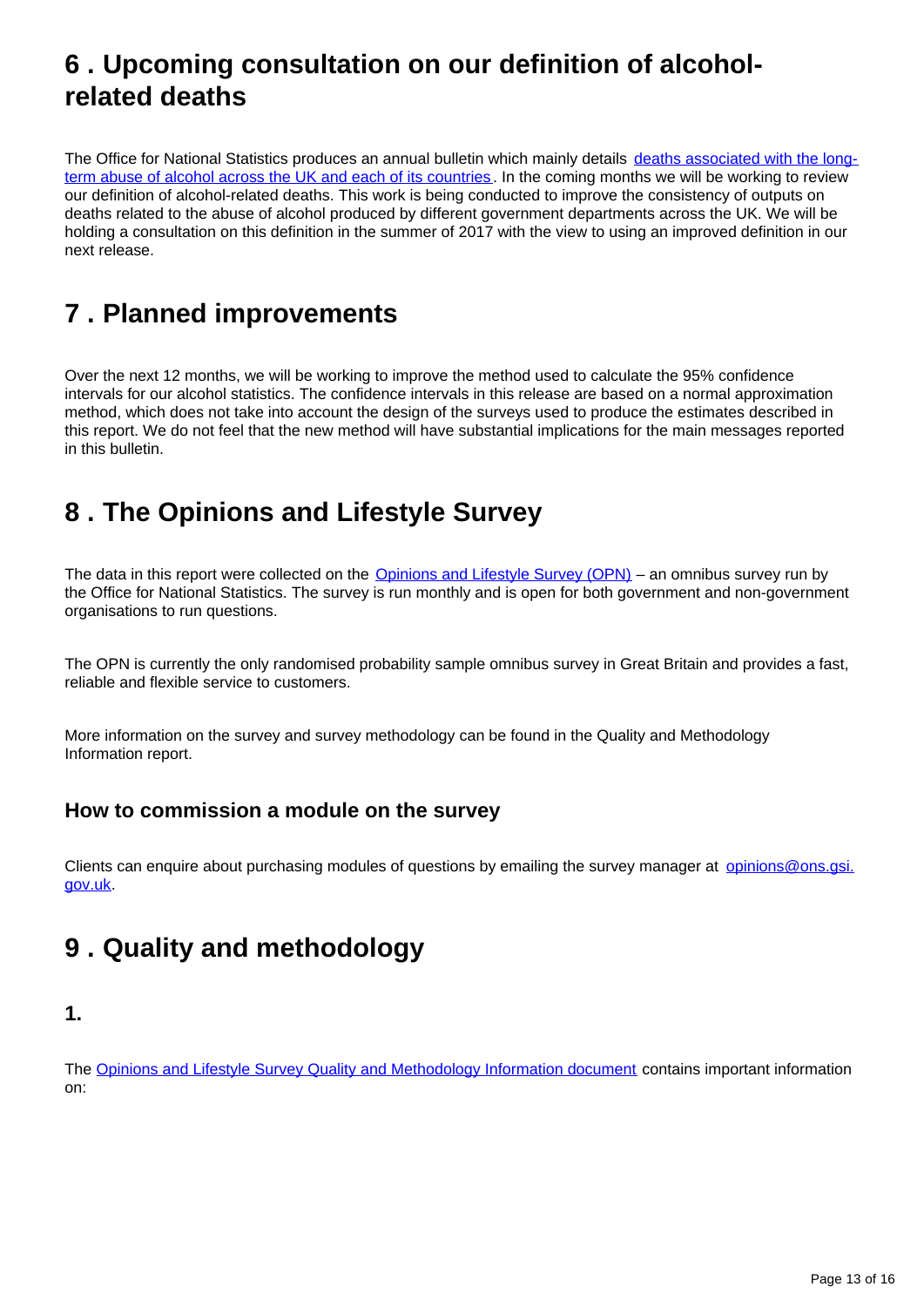- the strengths and limitations of the data
- the quality of the output: including the accuracy of the data and how it compares with related data
- uses and users
- how the output was created

## **2. Comparability**

This report provides information on the alcohol consumption habits of adults in Great Britain and follows on from the series of releases from the General Household Survey (GHS) and General Lifestyle Survey (GLF).

The OPN and GHS/GLF provide comparable results. However there are some differences in the design and content of the surveys. More information can be found in the Opinions and Lifestyle Survey, Smoking Habits [Amongst Adults, 2014](https://www.ons.gov.uk/peoplepopulationandcommunity/healthandsocialcare/healthandlifeexpectancies/bulletins/adultsmokinghabitsingreatbritain/2014) publication.

In 2006, some changes were introduced to the methodology used to estimate alcohol consumption. The assumed number of units for "normal strength beer, stout, lager, or cider", "strong beer, stout, lager or cider" and "wine" categories changed. The 2005 estimates produced in this report have been recalculated and based on the same alcohol content assumptions as later estimates.

The methodology for estimating wine consumption also changed in 2006. From 2006, respondents were asked about wine glass size, from a choice of small (125 millilitres), medium (175 millilitres) or large (250 millilitres). Previously it was assumed that 175 millilitres glasses had been used. The 2005 estimates do not, therefore, account for these potential differences in wine glass size.

### **3. Coherence**

There are a number of other sources of alcohol consumption data. Some of these have been listed below, together with a brief explanation of their comparability with the OPN.

## **Health Survey for England (NHS Digital), Welsh Health Survey (Welsh government) and Scottish Health Survey (Scottish government)**

There are some differences in the approach to data collection between these surveys. One difference is in the collection modes used to collect drinking data on these surveys.

The Opinions and Lifestyle Survey collects data using Computer Assisted Personal Interviewing (CAPI). This is the main method used on the Health Survey for England (HSE) and Scottish Health Survey (SHeS). However, on HSE and SHeS, paper booklets are used to collect alcohol consumption data for 16 and 17 year olds and in certain cases those aged 18 to 24 (18 to 19 for SHeS).

The main collection mode for the Welsh Health Survey (WHS) is paper questionnaire.

Alcohol consumption data collected using CAPI tend to be lower than those using paper questionnaires. More information about these differences can be found in [An Analysis of Mode Effects Using Data From the Health](http://www.hscic.gov.uk/catalogue/PUB05851/anal-mode-effe-data-heal-serv-eng-06-boos.pdf)  [Survey for England 2006 and the Boost Survey for London](http://www.hscic.gov.uk/catalogue/PUB05851/anal-mode-effe-data-heal-serv-eng-06-boos.pdf)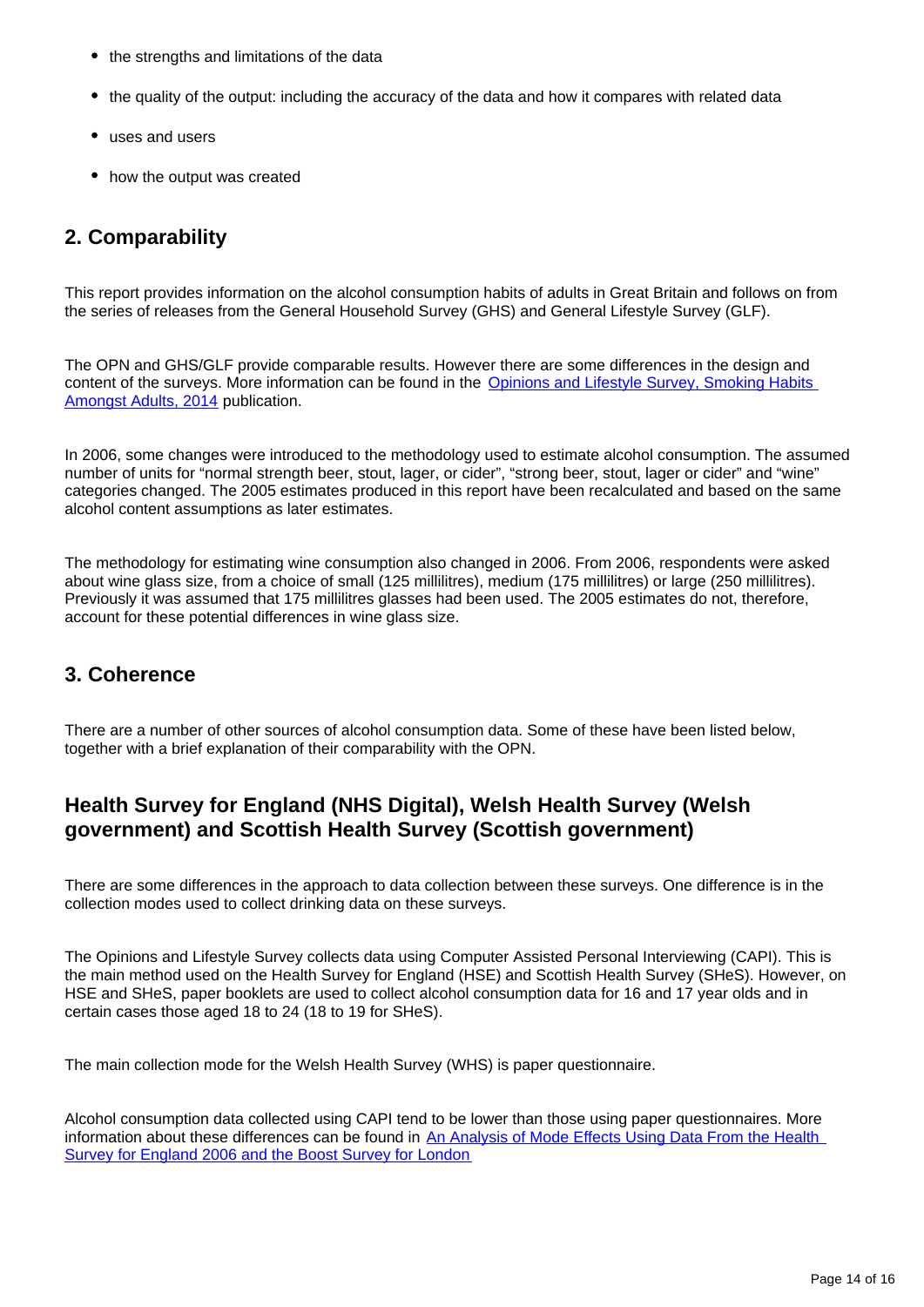More information on each of these surveys, and the data collected, can be found on [the NHS Digital,](http://content.digital.nhs.uk/healthsurveyengland) Welsh [government](http://gov.wales/statistics-and-research/welsh-health-survey/?lang=en) and [Scottish government](http://www.gov.scot/Topics/Statistics/Browse/Health/scottish-health-survey) websites.

## **4. Reliability**

It is likely that the estimates underestimate drinking levels to some extent. Social surveys consistently produce estimates of alcohol consumption that are lower than the levels indicated by alcohol sales data. This is likely to be because people either consciously or unconsciously underestimate their alcohol consumption.

### **5. Approach to statistical significance**

Where estimates for different populations have been described as different throughout this commentary, they have been tested and found to be significantly different at 5% significance level (p less than 0.05).

95% confidence intervals for each table value have been supplied as a separate table. Where historical data have been provided, confidence intervals have been supplied for the last 2 years (2015 and 2016).

### **6. Assumed levels of alcohol in beverages**

Table 1 shows the assumed number of units for each measure of each drink type collected on the Opinions and Lifestyle Survey.